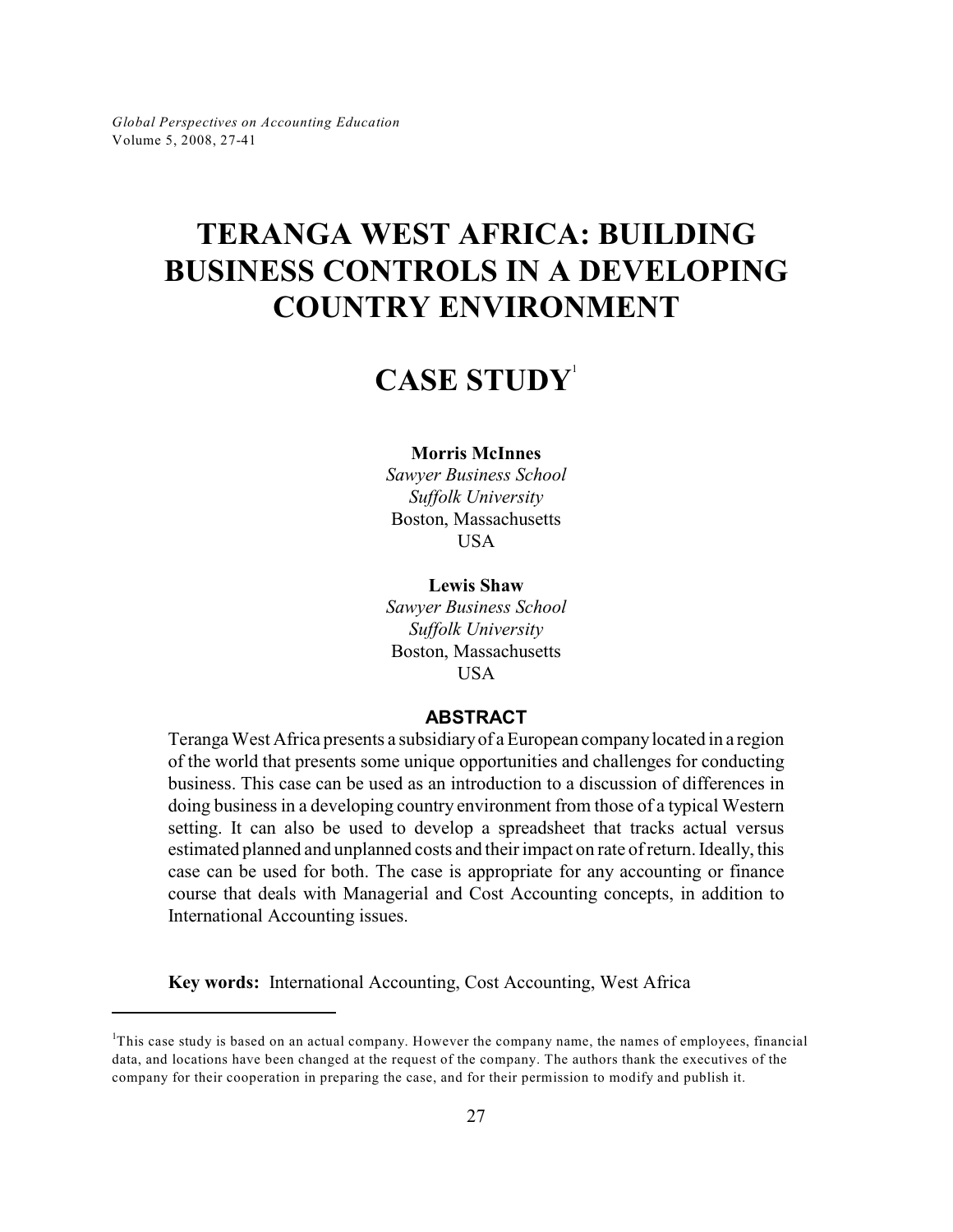M onsieur Pierre Boulanger, Director of Finance and Administration of Teranga West Africa,<br>We was engrossed in the subsidiary's accounts, attempting to understand where things had<br>gone astray and seeking areas where costs onsieur Pierre Boulanger, Director of Finance and Administration of Teranga West Africa, was engrossed in the subsidiary's accounts, attempting to understand where things had gone astray and seeking areas where costs might be trimmed back. After six months 10%. This had occasioned a sharp admonishment from divisional headquarters in Paris. Part of a fax to Monsieur Boulanger from Paris said, "…while we appreciate that political instability in some of your markets has affected revenue, we do of course expect you to take appropriate action to recoup any budget shortfall. Attaining budgeted profit this year will support our investment plans for West African market growth. By the end of next week please fax us an explanation of the corrective actions you are initiating."

As he continued to study the numbers on his spreadsheets, Pierre wished he had a competent assistant and understudy. The position was provided for in the budget, but despite having interviewed several candidates Pierre had yet to find a suitable person. This was one cost he certainly could not afford to eliminate. In light of his having interviewed several candidates, Pierre was considering revising the job description (see Exhibit 1) he had prepared the year before to support inclusion of the position in his budget. He was responsible, in accordance with Teranga's multinational policy, for appointing and developing a local national as his replacement. Pierre's tenure in his current position was not expected to extend longer than the next two years, by which time he should have developed a team of local nationals to run the treasury and accounting functions for Teranga West Africa.

#### **A Telephone Call - The News Doesn't Improve!**

The air conditioning in Pierre's office was clicking on and off intermittently as the power in Dakar suffered rolling "brown outs." A fly buzzed lazily around the office, a distracting annoyance. Then the phone on Pierre's desk rang, arousing him abruptly from his reverie. He immediately recognized the voice on the line. It was his Sales Service Manager, Bernard Brown, calling from the field location of one of their major service clients. He said, "I'm afraid I have a situation, Pierre. The heat and dust have caused our filters to fail. I have to break our cost budget big time to put this right before our reputation hits the skids. Just need your authorization before going ahead, but I know you will go along with what we have to do."

"Fill me in," said Pierre resignedly. Bernard went on, "We have no spare filters in stock. Our supplies have been held up on board ship in Dakar Harbor for two weeks now. I need to make a "special payment" to send someone out there on a skiff to get the filters off the ship, bring them ashore and past customs. Then I need to get a crew to work over the weekend to get the old filters out and the new ones installed. You know how difficult it is to get things done over weekends here;

## **Exhibit 1**

#### **Job Requirements for Head Office Accountant**

- 1. Sound ability in financial reporting, general ledger and cost accounting.
- 2. A good understanding of the construction of operating, capital and cash budgets.
- 3. Ability to use spreadsheets, including constructing simple spreadsheet logics.
- 4. Ability to communicate well in French and English.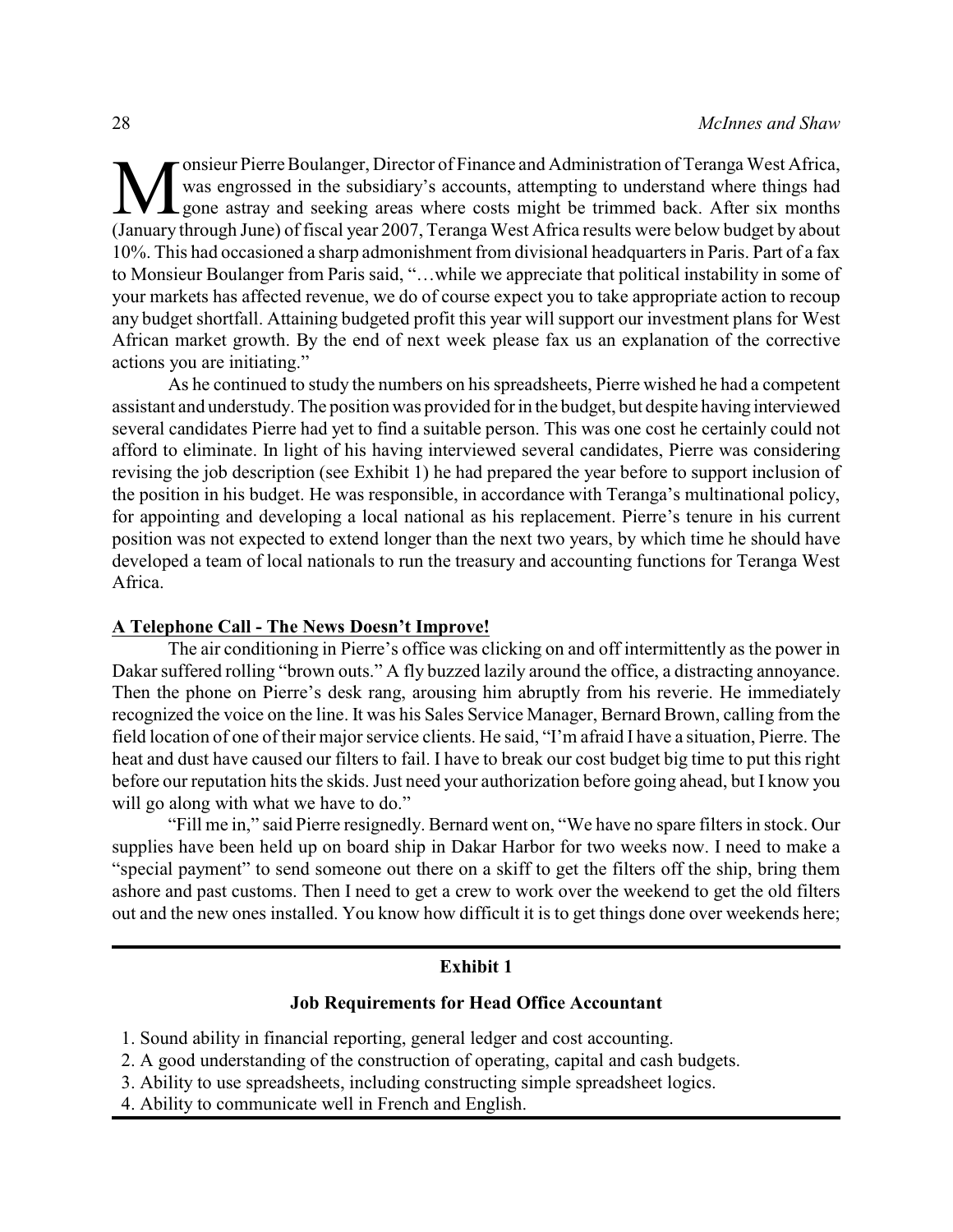they all want to be with their families. But this weekend is worse than usual because there is a big football (soccer) match on and all my possible crew members want to be there to cheer on their team. I will have to pay them big time to get them to show up for work."

"So how much are we talking about?" asked Pierre. Bernard responded, "North of  $€10,000;$ but I really need a blank check to be sure to get this done ASAP. You know how hidden costs can arise… you never know when payments have to be made to move things along."

"OK," said Pierre, "But this is the third year of a five year service contract, Bernard. Can we recover these costs over the last two years of the contract?"

"Not a problem," replied Bernard. "In fact I am sure we will bring the costs for the last two years in well under budget because of the new filter technology we plan to introduce. This has worked well in Beta Sites in Scandinavia. I think you can count on costs during the last two years of the contract being at least €35,000 under the contract budget. So even if we break the bank this year we can count on costs being about  $\epsilon$ 25,000 under budget, that is to say 35,000 minus the 10,000 overrun this year."

"Dubious," thought Pierre. But he replied, "OK, Bernard, but please, I must have a memo from you about the savings we expect over the next two years. Otherwise I can't use the estimate in our accounts, and our year-end bonuses will depend on meeting this year's budget. And you know Paris is keeping a keen eye on our profitability in terms of justifying our capital expansion plans."

#### **West Africa**

West Africa is a huge area with a considerable variety of bioregions and cultures and a hot, humid climate. Bordered to the West and South by the Atlantic Ocean, the northern border is the Sahara Desert. The eastern border is not precise, but is generally thought of as a line running roughly from Mount Cameroon to Lake Chad. The UN definition of West Africa includes 16 countries: Benin, Burkina Faso, Cape Verde, Ivory Coast, Gambia, Ghana (home country of Kofi Anan, the former SecretaryGeneral of the United Nations), Guinea, Guinea-Bissau, Liberia, Mali, Mauritania, Niger, Nigeria, Senegal, Sierra Leone, and Togo. The Maghreb, an Arabic word meaning "the setting of the sun" (i.e. the west), is a region considered Northwestern Africa, comprising Morocco, Western Sahara, Algeria, Tunisia, and Libya. However, Mauritania is sometimes considered part of the Maghreb rather than part of West Africa, and its people are culturally more akin to those of the Maghreb. Oddly perhaps, Madagascar, a large island off the southeast coast of Africa, is usually considered part of West Africa's political and economic confluence because of its long connection with France.

West Africa during its earlier history was subject to numerous conquests from the north, bringing with them Islam. The Arab conquest was ultimately halted in Nigeria, ironically by the tsetse fly. The bite of this fly is fatal to horses, and bereft of their fearsome cavalry the Arab armies of the Sokoto Caliphate, the last of the Arab conquerors, were stopped, literally, dead in their tracks. To this day, northern Nigeria is Muslim and the rest of the country is predominantly Christian.

In the fifteenth century Europeans began to settle West Africa. As early as 1445, the Portuguese began establishing trading posts on the coast, trading firearms for slaves, and introducing Christianity to the region. The slave trade flourished into the nineteenth century, by which time most European and North and South American countries passed legislation abolishing slavery (Great Britain began the process and Brazil, in 1888, was the last country to do so). During this period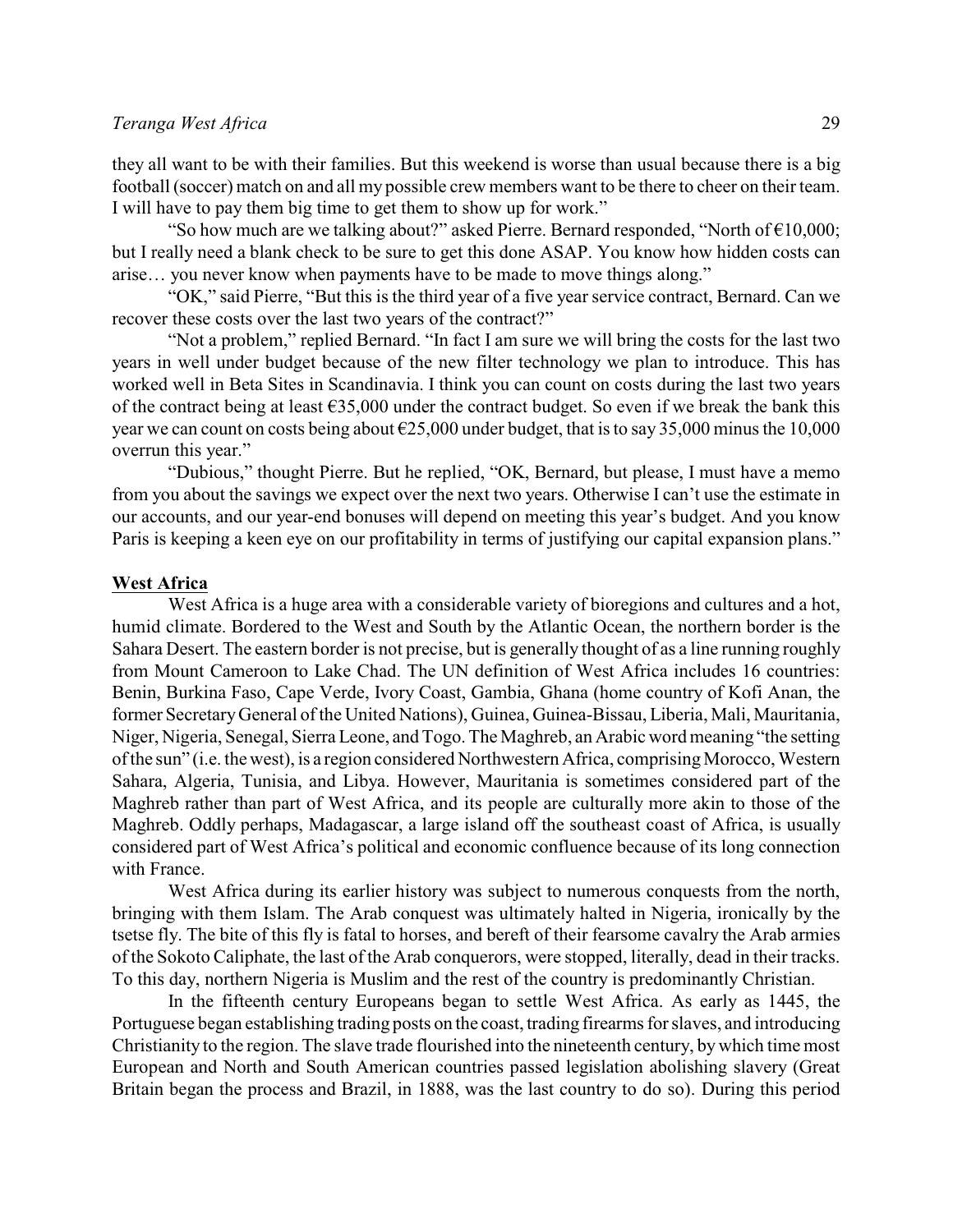

France colonized a large part of West Africa (Senegal, Guinea, Mali, Burkina Faso, Benin, Ivory Coast, and Niger), while Britain controlled Gambia, Sierra Leone, Ghana, and Nigeria. Portugal founded Guinea-Bissau, and Germany controlled Togo until 1918, when that territory was divided between Britain and France. Only Liberia, founded by former slaves who returned from the United States to Africa, maintained its status as an independent country; and Liberia is also the only African country to have been led by a woman, Ellen Johnson-Sirleaf, elected to office in 2006, and affectionately known to her people as "Ma Ellen." She is intent on building the country back to normalcy, with women playing an equal role, after ten years of civil war.

Following the Second World War, nationalist sentiments surged throughout West Africa. In 1957 Ghana, led by Kwame Nkrumah, became the first sub-Saharan colony to achieve independence, and by 1974 all the West African nations were independent. However, most have since been plagued by instability and corruption. Devastating civil wars, most notably in Nigeria, Ivory Coast, Sierra Leone, and Liberia, and recurring famine in Mali and Niger, have created tension and human misery in the area.

The various eras of West Africa's history, overlaid on complex indigenous ethnic structures, have resulted in a profusion of cultures, and an ongoing tension between the Muslim and Christian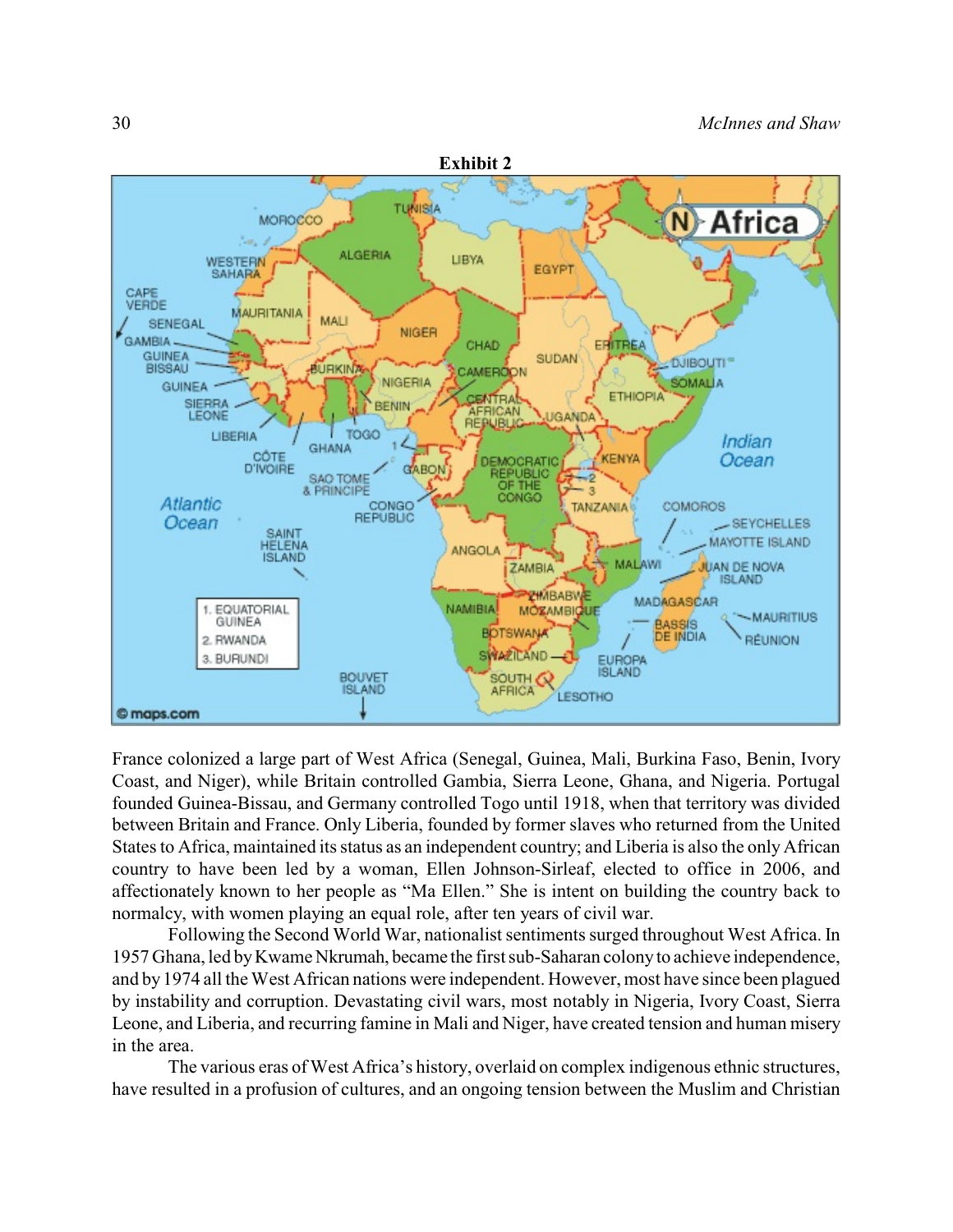faiths. The countries are shaped by colonial boundaries rather than natural geographical or ethnic boundaries, and democratic institutions are at best fragile. Senegal prided itself on having the most robust functioning democracy; even so, as the country approached an election in early 2007, there had been strains on the democracy as reported in the Western press (see, for example, *The Washington Post*, February 25, 2007). One unifying passion throughout the region, however, was football (soccer), by far the most popular sport in West Africa. Indeed, the success of African national teams in World Cup competition was a source of considerable pride among the peoples of West Africa.

Despite cultural, religious, and ethnic complexity, the 1975 Treaty of Lagos created the Economic Community of West African States (ECOWAS) with the aim of cooperation and regional economic development, and the West African Monetary Union created a common currency - the CFA (franc de la Communauté Financière d'Afrique, or franc of the African Financial Community), linked to the Euro - among the seven francophone countries of West Africa and Madagascar. Entering the  $21<sup>st</sup>$  century West Africa, despite its social and political challenges, was considered by many to be poised for economic growth, led by the development of natural resources, including oil, natural gas, and minerals. Teranga, in its corporate strategy, had singled out West Africa as one of its growth points, and had outlined a commitment in principle to invest in developing the West African market.

## **Teranga**

Teranga Corporation was a global firm based in Northern Europe. The company was founded in the mid-1800's, initially in the lumber and metal working industries. In the early 1900's, the company produced its first diesel engine. By 1985, Teranga was listed on a major European stock exchange, and had subsidiaries operating in 60 countries. Its core business segments were marine engines and electric generating power plants (see Exhibit 3). As with companies in many other



#### **Exhibit 3**

Net Sales by Business Segment 2006 (2005)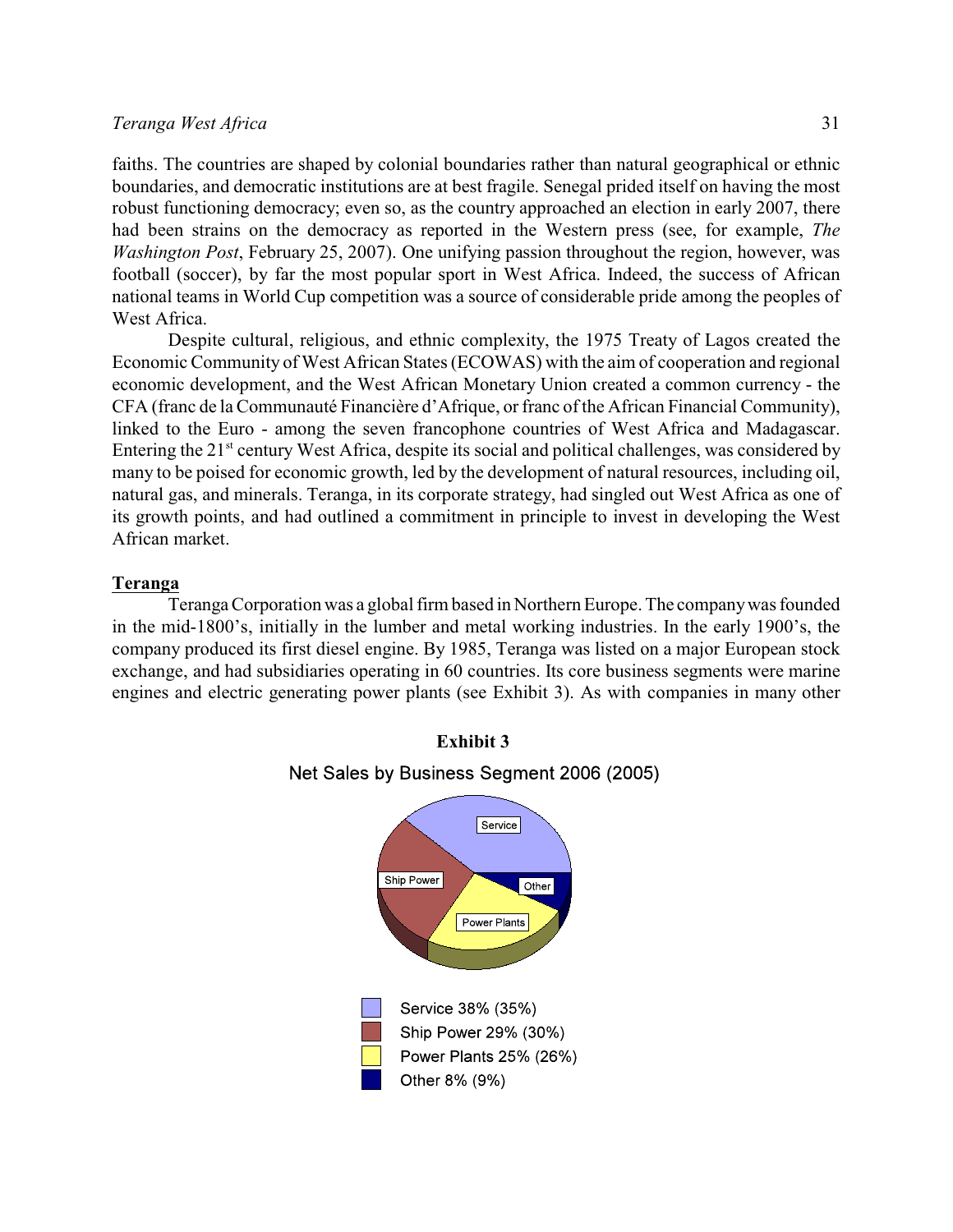industries, although the core products of marine engines and power plants were profitable, Teranga aimed to distinguish itself by providing long-term, total-solution service of existing installations. Service, comprising 38% of the parent company's global business, was the most profitable of the firm's business segments.

Africa had been identified as a potential market as early as the 1950's by Teranga's French subsidiary. From then until recently, Teranga had been represented by a local trading company, which sold Teranga's products throughout West Africa and Madagascar. In 1980 a subsidiary was established in Abidjan, capital of the Ivory Coast. By the mid-1990's Teranga had taken over the local trading company, and by the turn of the current century had expanded into Gabon (technically a Central African country bordering West Africa). Currently, Teranga West Africa operated power plants in 28 countries throughout Western and Central Africa and on the island of Madagascar. Its West African operations were headquartered in Dakar, the capital of Senegal.

Conducting business in sub-Saharan Africa provided a plethora of challenges. Many of the contracts Teranga negotiated were with governments which had limited funds, exhibited significant levels of corruption, and had immense bureaucracies. Further, finding management personnel in the region who were both reliable and trained in Western business practices was very challenging. Opportunities for training in the area of accounting were limited, and access to technology was not always available.

Despite this, in early 2007 Africa was identified by many of the world's development agencies as having the potential to be a major growth area for power plants, ship installations, and service. Several new power plant installations had been completed or were in construction in the region. There was an increase in the amount of technology involved in virtually all installations in both sectors, increasing the installed cost and thus the monetary value of the markets.

The intense heat, humidity, and dust typical of the region exacted their toll on machinery and electronic equipment, requiring additional maintenance and repair costs. West Africa had a reputation for poor maintenance procedures. Teranga saw this as an opportunity, believing that in order to ensure the proper continued efficiency of operations it had to mandate that all its power plant contracts include the provision for long-term maintenance as part of the deal. Service after installation was the key to continued customer satisfaction; and besides it provided superior profit margins compared with original installation contracts, where tough competition had driven down the margins.

#### **Organization Structure**

Teranga West Africa had its main office in Dakar, Senegal. It had two other key administrative centers, in Abidjan, Ivory Coast, and Libreville, Gabon. President Johan Johannsen, a Scandinavian national, had been in management with Teranga for twelve years, with previous experience in Asia and Europe. He had an MBA, was fluent in several languages, and had a firm grasp of the strategies necessary to operate on the African continent. Most of the other upper management was comprised of either Scandinavian or French nationals with experience in the Teranga organization or its subsidiaries. Exhibit 4 outlines the organizational structure of Teranga West Africa's administrative staff.

Several of the upper managers at the central offices in Dakar had added responsibility for management at Teranga West Africa's other centers at Abidjan and Libreville. For example, Bernard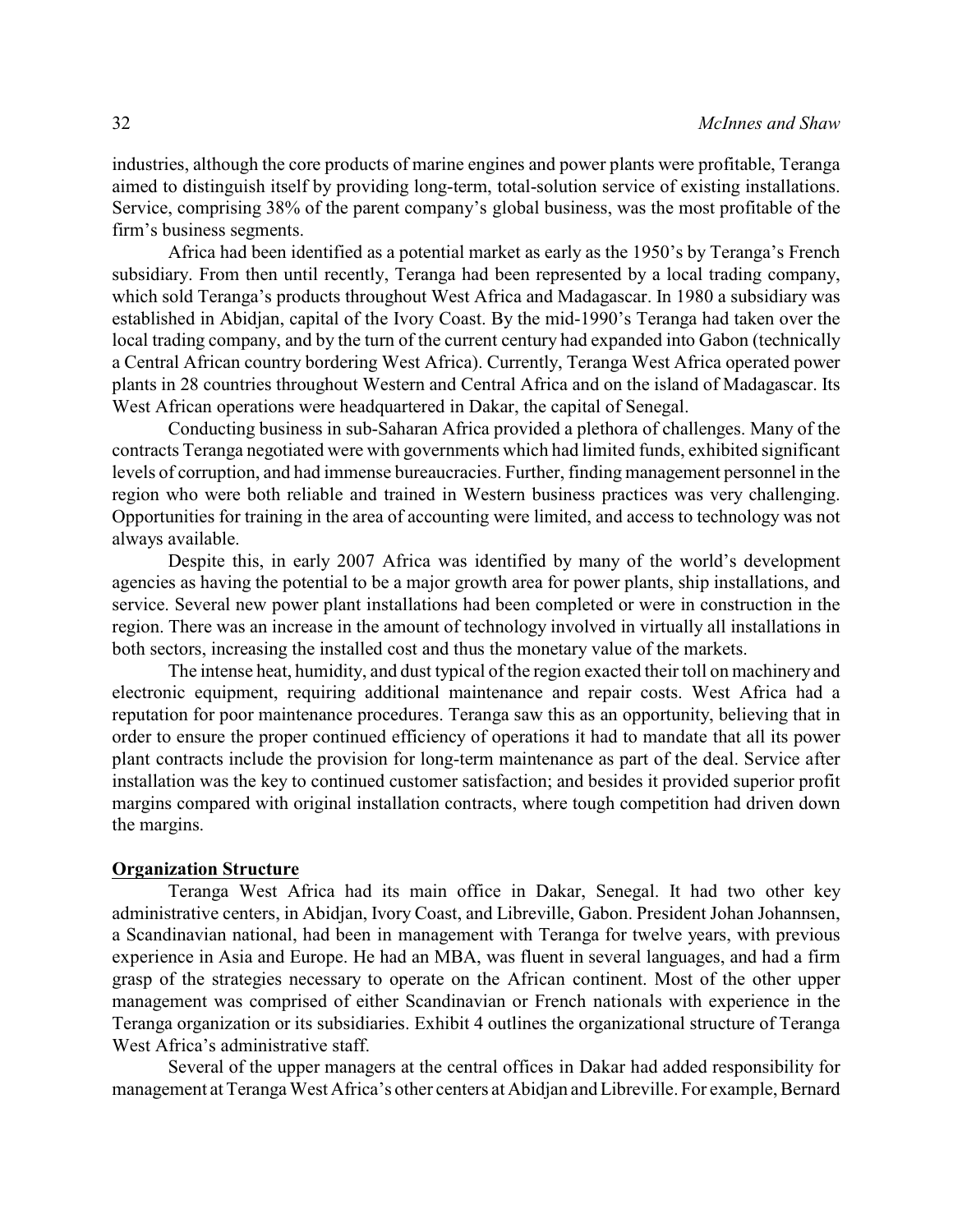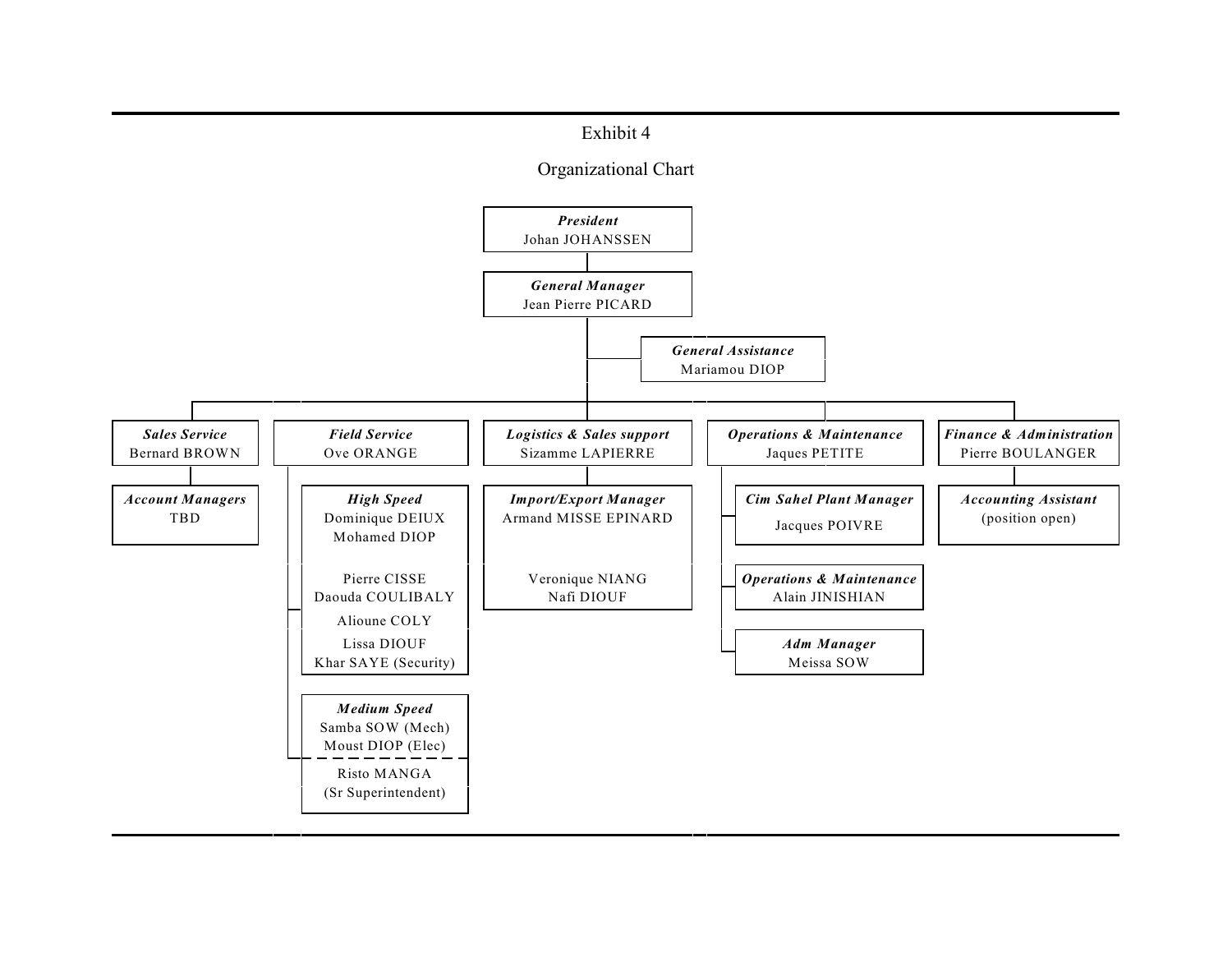Brown, as well as being Sales Service Manager for the entire subsidiary based in Dakar, was also President of the Abidjan, Ivory Coast location [\(see Exhibit 5](http://bryant1.bryant.edu/~gpae/Vol5/Teranga_West_Africa/Exhibit5.pdf)).

Due to the high cost of maintaining a management team comprised primarily of ex-patriot Europeans in West Africa, the company was eager to recruit qualified local management personnel. Besides reducing costs, this was seen as a strategy for solidifying and supporting the development of the countries in which the company did business.

#### **The Finance and Administration Functions**

Pierre Boulanger had quite recently assumed the position of head of the finance and administration functions for West Africa, centralized in Dakar. The accounting system was still primarily paper-driven, with the requisite journals, ledgers, paper checks, and slow, non-integrated processes. This had proven to be a problem in terms of the ability to generate timely reports to management in West Africa and beyond. Efforts were being made to modernize and automate the finance function, albeit not at great speed. In addition, the local employees had limited knowledge of Western business or accounting practices, making coordination with parent company management in Paris difficult.

Teranga West Africa's external financial reporting was in the standard subsidiary format, based on International Financial Reporting Standards (IFRS). The reports prepared included an Income Statement, Statement of Financial Position, Statement of Cash Flows, and Equity Report, all denominated in Euros. Exhibit 6 summarizes the financial results for 2005 and 2006.

In order for Teranga West Africa to expand, especially in the key area of service, it was considered necessary that more sophisticated internal reporting systems be developed. With the amortization of long-term service contract costs needing to be tracked on a monthly basis against actual expenditures and progress, paper-based systems were too cumbersome to be effective. Competent employees in the finance function had to be found who could track these costs and provide timely reporting to upper management internally, to the central office in Dakar, and to the parent company in Paris. It was essential to find local employees with the training and skills to be able to develop and support systems that tracked costs of maintenance contracts in progress in order to manage and monitor the firm's profitability and growth. For example, someone was needed to

#### **EXHIBIT 6**

#### **Key Financial Ratios**

| In 000's of Euros                 | 2005    | 2006   |
|-----------------------------------|---------|--------|
| Net sales                         | 3,257.5 | 3466.0 |
| Operational EBIT $A1$             | 117     | 125.6  |
| Operational EBIT                  | 81.1    | 87.8   |
| <b>EBIT</b>                       | 184.6   | 177.9  |
| Result before extraordinary items | 178.4   | 170.4  |
| Earnings per share, EUR           | 3.31    | 2.05   |

 $^{1}$  EBITA is the pre-tax operating profit before amortization of goodwill on consolidation. The figures for 2005 include a one-time profit on the sale of subsidiary shares.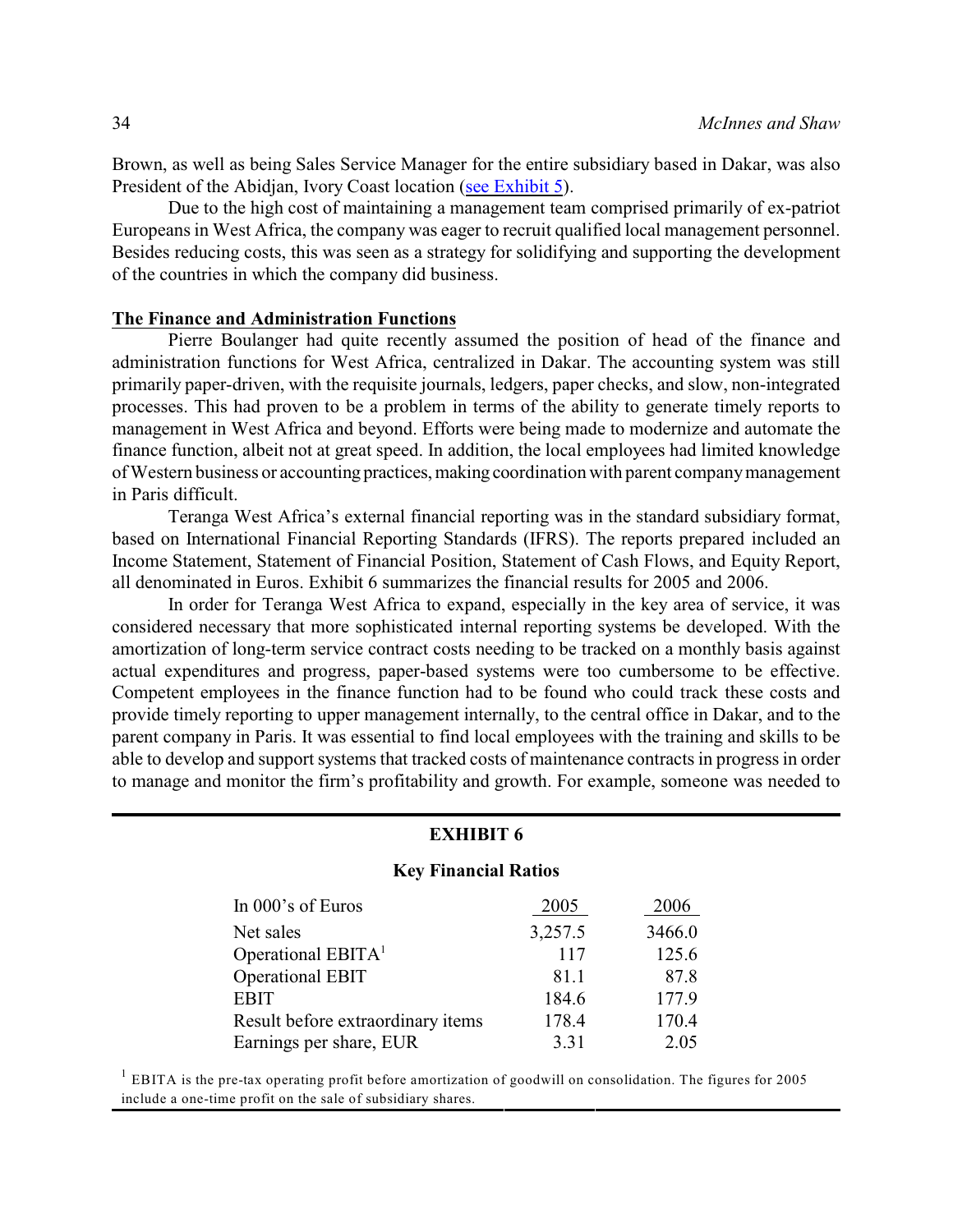manage what was internally described as the "business control" function. The responsibilities of such an individual would include the functions described briefly in Exhibit 7. However, as mentioned previously, Monsieur Boulanger was considering refining these descriptions to create a job description useful for recruiting finance personnel.

## **Internal Reporting for Service**

Internal reporting in Teranga West Africa, especially for management and control over service activities, was geared to planning and monitoring multi-year construction and service contracts. Service contracts for huge marine and electricity-generating engines involved a rigorous schedule of maintenance tasks (both planned and unplanned), as well as various repair activities. In most instances the timing of the maintenance activity involved amortization of these costs over several years. Upper management was constantly concerned with revisions of projected rates of return on these contracts, which could change significantly due to unscheduled maintenance and repair costs.

## **Exhibit 7:**

## **Teranga West Africa's Business Control Functions**

- 1 To develop the activities within the Business Control function, hence maintenance and development of the same according to law, generally accepted bookkeeping practices, and total quality principles,
- 2 To support and develop the unit and its main processes and personnel in financial and administrative matters,
- 3 To give a true and fair view of Teranga's financial situation to all interest groups,
- 4 To coordinate the budgets of Teranga's business segments,
- 5 To coordinate the finance department of Teranga and the Business Control functions of other business areas within the parent company,
- 6 To coordinate the Business Control functions within Business Area Service,
- 7 To maintain and develop the cost accounting system,
- 8 To reconcile internal accounting with external accounting,
- 9 To develop and consolidate the budgets and reports to support the main processes of the parent company,
- 10 To provide business analysis with adequate presentation material,
- 11 To coach the organization to work in co-operative ways by utilizing Teranga's knowledge, systems, and resources,
- 12 To develop and maintain adequate internal controls.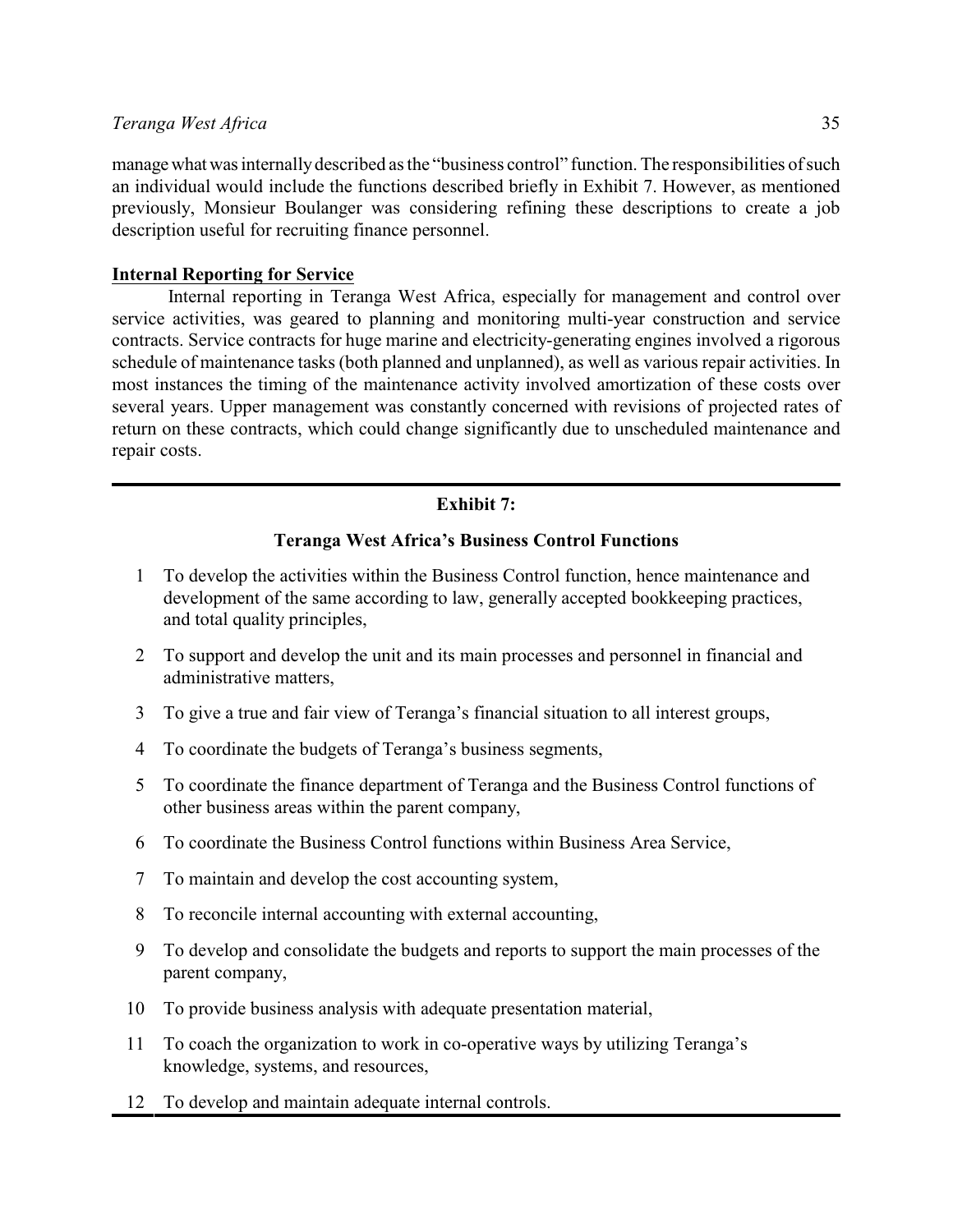Teranga had developed a set of spreadsheets to track service activities on its installations and other contract service locations (see Exhibit 8). Regular maintenance (planned and unplanned) and other costs were recorded and tracked by various levels of management monthly. Large, long-term maintenance tasks were planned and their cost amortized over the length of the contract and actual costs were tracked against estimates, often requiring annual readjustment of projected rates of return. Without this amortization, it would be difficult to track progress and accrued costs of the contract and to project profitability. And from a financial reporting perspective, without proper amortization, financial information would not be in conformity with IFRS and the parent company's stock exchange regulations.

It had been difficult to recruit and retain local accounting professionals who had adequate training and technological proficiency to be able to design and implement such internal reporting mechanisms or to be able to track monthly costs, accruals, and adjustments to projected rates of return. Even the ability to create spreadsheets to track costs was not something that a locally trained accountant was typically capable of doing. Business and accounting education in Africa was well behind that of Europe and the United States, especially in the area of computer-based applications.

Suffolk University, whose main campus was situated on Beacon Hill in Boston, Massachusetts, had established a campus in Dakar during the 1990s (see www.suffolk.edu/dakar). Teranga West Africa's management had approached Suffolk's Dakar campus seeking help in finding entry-level accountants with professional training and computer skills sufficient to understanding its reporting system. Recruiting and training such individuals had been identified as a key to having the ability to manage the complex service commitments in the power plant industry throughout its customer base in Africa and provide management with the information needed to make strategic decisions. Professors at the Dakar campus were certain that recent graduates, originating from throughout the African continent, would have the training, skills, and aptitude to be able to handle these tasks.

As a test, Teranga West Africa presented Suffolk's upper level accounting students with a sample of its internal reporting spreadsheet and some sample transactions, following the circumstances described at the beginning of this case, to see if the students were able to conceptualize and complete the spreadsheet. While the example is considerably simplified compared with an actual spreadsheet developed and used by the company (see Exhibit 8), it nevertheless provided in outline form the general idea of the issues involved.

## **Accounting Assignment:**

Use the example below to create a simplified spreadsheet similar to that in Exhibit 7 (using years rather than months). Then follow the year-by-year activities to complete the assignment. Note that all amounts in the spreadsheet are in thousands of Euros.

Bernard Brown had negotiated the five-year service contract referred to in the case. Based on past experience with a type of electricity generating facility such as this one, he had estimated the various components of costs associated with providing adequate planned and unplanned maintenance and supporting costs. The utility company agreed to pay 500 Euros over five years, as per the simplified example: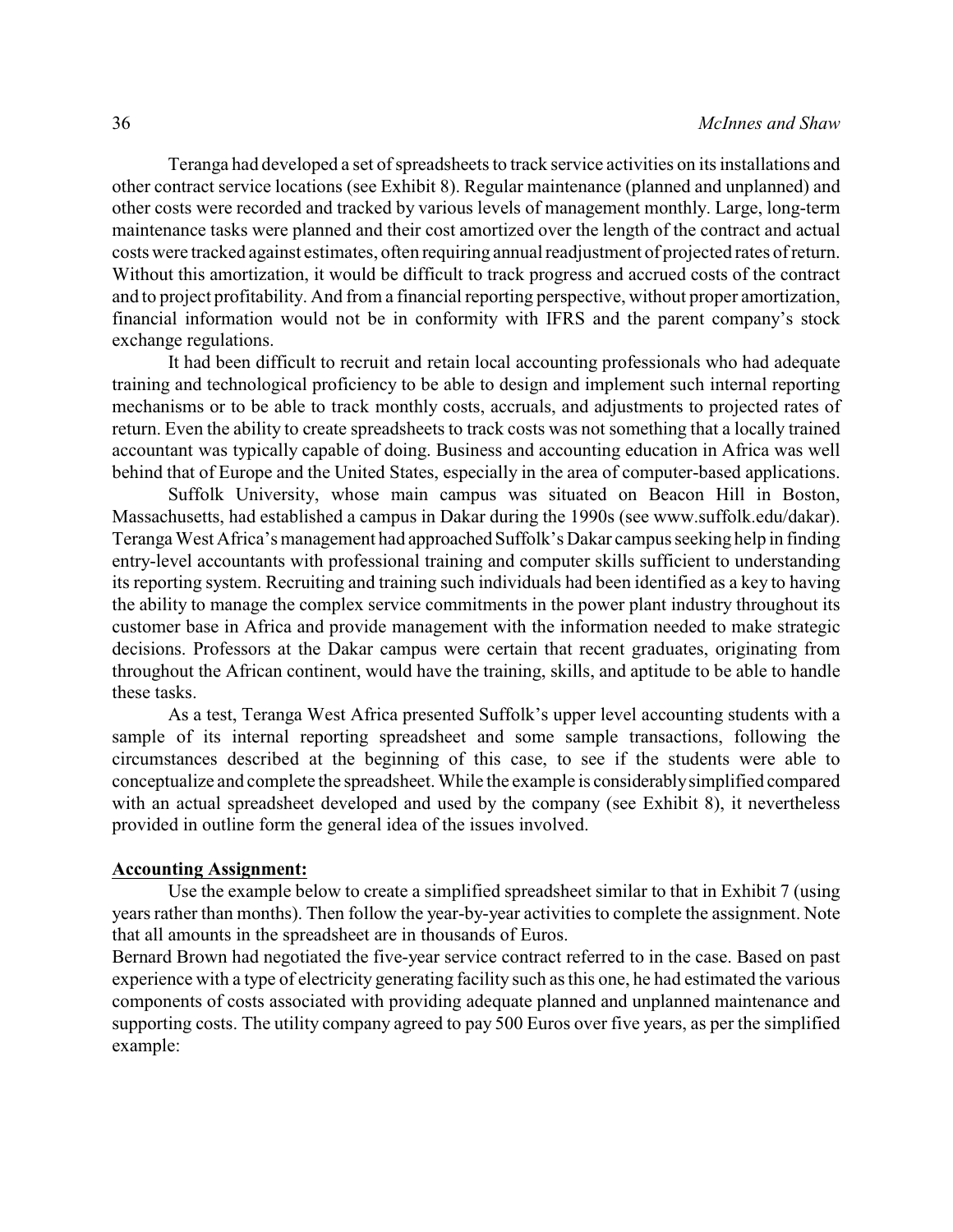*Teranga West Africa* 37

| <b>Exhibit 8</b>                                             |                  |                |                |                  |                  |  |  |  |  |
|--------------------------------------------------------------|------------------|----------------|----------------|------------------|------------------|--|--|--|--|
| <b>Sample Format of Teranga Internal Reporting Worksheet</b> |                  |                |                |                  |                  |  |  |  |  |
| <b>INCOME STATEMENT</b>                                      | Jan 2006         | Feb 2006       | Mar 2006       | Apr 2006         | May 2006         |  |  |  |  |
| 21500 GENERATED TRADE VOLUME                                 | $\theta$         | 0              | $\Omega$       | $\Omega$         | $\Omega$         |  |  |  |  |
| <b>NET SALES</b>                                             |                  |                |                |                  |                  |  |  |  |  |
| 21800 External                                               | 0                | 0              | $\mathbf{0}$   | $\mathbf{0}$     | $\boldsymbol{0}$ |  |  |  |  |
| 21801 Bonuses, external                                      | 0                | 0              | $\mathbf{0}$   | $\Omega$         | $\boldsymbol{0}$ |  |  |  |  |
| 21821 Teranga Group Companies                                | $\mathbf{0}$     | $\theta$       | $\theta$       | $\theta$         | $\theta$         |  |  |  |  |
| 21900 TOTAL NET SALES                                        | $\theta$         | $\Omega$       | $\theta$       | $\Omega$         | $\Omega$         |  |  |  |  |
| <b>COST OF SALES</b>                                         |                  |                |                |                  |                  |  |  |  |  |
| Planned Maintenance                                          |                  |                |                |                  |                  |  |  |  |  |
| 22701 Engine (Spare Parts)                                   | 0                | 0              | 0              | $\boldsymbol{0}$ | 0                |  |  |  |  |
| 22704 General Maintenance                                    | $\mathbf{0}$     | 0              | $\mathbf{0}$   | $\boldsymbol{0}$ | $\boldsymbol{0}$ |  |  |  |  |
| 22705 Maintenance salaries                                   | $\mathbf{0}$     | 0              | $\theta$       | $\Omega$         | $\theta$         |  |  |  |  |
| 22707 Subcontractors external                                | $\mathbf{0}$     | $\theta$       | $\theta$       | $\Omega$         | $\theta$         |  |  |  |  |
| 22708 Travel                                                 | $\mathbf{0}$     | $\theta$       | $\theta$       | $\mathbf{0}$     | $\theta$         |  |  |  |  |
| <b>Total Planned Maintenance</b>                             | $\mathbf{0}$     | $\theta$       | $\mathbf{0}$   | $\theta$         | $\theta$         |  |  |  |  |
| Unplanned/forced Maintenance                                 |                  |                |                |                  |                  |  |  |  |  |
| 22801 Engine (Spare Parts)                                   | 0                | 0              | $\mathbf{0}$   | $\Omega$         | $\boldsymbol{0}$ |  |  |  |  |
| 22805 Maintenance salaries                                   | $\boldsymbol{0}$ | 0              | $\theta$       | $\theta$         | 0                |  |  |  |  |
| 22806 Subcontractors intragroup                              | $\mathbf{0}$     | 0              | $\theta$       | $\Omega$         | 0                |  |  |  |  |
| 22807 Subcontractors external                                | $\boldsymbol{0}$ | 0              | $\theta$       | $\Omega$         | 0                |  |  |  |  |
| 22808 Travel                                                 | $\mathbf{0}$     | $\theta$       | $\theta$       | $\theta$         | 0                |  |  |  |  |
| 22812 Warranty related costs                                 | $\mathbf{0}$     | $\mathbf{0}$   | $\theta$       | $\theta$         | $\theta$         |  |  |  |  |
| <b>Total Unplanned/forced Maintenance</b>                    | $\mathbf{0}$     | $\overline{0}$ | $\overline{0}$ | $\theta$         | $\theta$         |  |  |  |  |
| <b>Operation related costs</b>                               |                  |                |                |                  |                  |  |  |  |  |
| 22901 Lube Oil Engine                                        | $\mathbf{0}$     | 0              | $\Omega$       | $\Omega$         | $\theta$         |  |  |  |  |
| 22902 Chemicals                                              | $\mathbf{0}$     | 0              | 0              | $\theta$         | 0                |  |  |  |  |
| 22903 Operation salaries and wages                           | $\mathbf{0}$     | 0              | $\Omega$       | $\Omega$         | $\theta$         |  |  |  |  |
| 22904 Other operation related costs                          | $\mathbf{0}$     | $\mathbf{0}$   | $\theta$       | $\theta$         | $\mathbf{0}$     |  |  |  |  |
| <b>Total Operation related costs</b>                         | $\mathbf{0}$     | $\mathbf{0}$   | $\mathbf{0}$   | $\mathbf{0}$     | $\theta$         |  |  |  |  |
| <b>Administrative Costs</b>                                  |                  |                |                |                  |                  |  |  |  |  |
| 22910 Mgmt and admin. Salaries                               | 0                | 0              | $\mathbf{0}$   | $\mathbf{0}$     | 0                |  |  |  |  |
| 22911 Training costs                                         | $\boldsymbol{0}$ | 0              | $\mathbf{0}$   | $\mathbf{0}$     | $\boldsymbol{0}$ |  |  |  |  |
| 22914 Other administrative costs                             | $\boldsymbol{0}$ | 0              | $\mathbf{0}$   | $\boldsymbol{0}$ | 0                |  |  |  |  |
| <b>Total Administrative Costs</b>                            | $\theta$         | $\theta$       | $\mathbf{0}$   | $\theta$         | $\mathbf{0}$     |  |  |  |  |
|                                                              |                  |                |                |                  |                  |  |  |  |  |
| <b>COST OF SALES</b>                                         | $\theta$         | $\Omega$       | $\theta$       | $\theta$         | $\theta$         |  |  |  |  |
|                                                              |                  |                |                |                  |                  |  |  |  |  |
| 22760 MARGIN BEFORE ACCRUAL AND<br><b>PENALTIES</b>          | $\theta$         | $\Omega$       | $\theta$       | $\theta$         | $\theta$         |  |  |  |  |
| 22990 Change in Accrual Balance                              | $\theta$         | $\Omega$       | $\mathbf{0}$   | $\mathbf{0}$     | $\mathbf{0}$     |  |  |  |  |
| <b>TOTAL COST OF SALES</b>                                   | $\mathbf{0}$     | $\mathbf{0}$   | $\overline{0}$ | $\overline{0}$   | $\overline{0}$   |  |  |  |  |
| 23950 MARGIN AFTER ACCRUALS AND                              | $\theta$         | $\Omega$       | $\theta$       | $\theta$         | $\theta$         |  |  |  |  |
| <b>PENALTIES</b>                                             |                  |                |                |                  |                  |  |  |  |  |
| 22995 OM other costs                                         | $\mathbf{0}$     | $\overline{0}$ | $\mathbf{0}$   | $\mathbf{0}$     | $\mathbf{0}$     |  |  |  |  |
| 22996 Depreciation and Fixed Assets                          | $\boldsymbol{0}$ | $\mathbf{0}$   | $\mathbf{0}$   | $\mathbf{0}$     | $\theta$         |  |  |  |  |
| 22997 Net Financial Items                                    | $\mathbf{0}$     | $\mathbf{0}$   | $\mathbf{0}$   | $\theta$         | $\theta$         |  |  |  |  |
| <b>OPERATING PROFIT</b>                                      | $\mathbf{0}$     | $\Omega$       | $\theta$       | $\theta$         | $\theta$         |  |  |  |  |

ŧ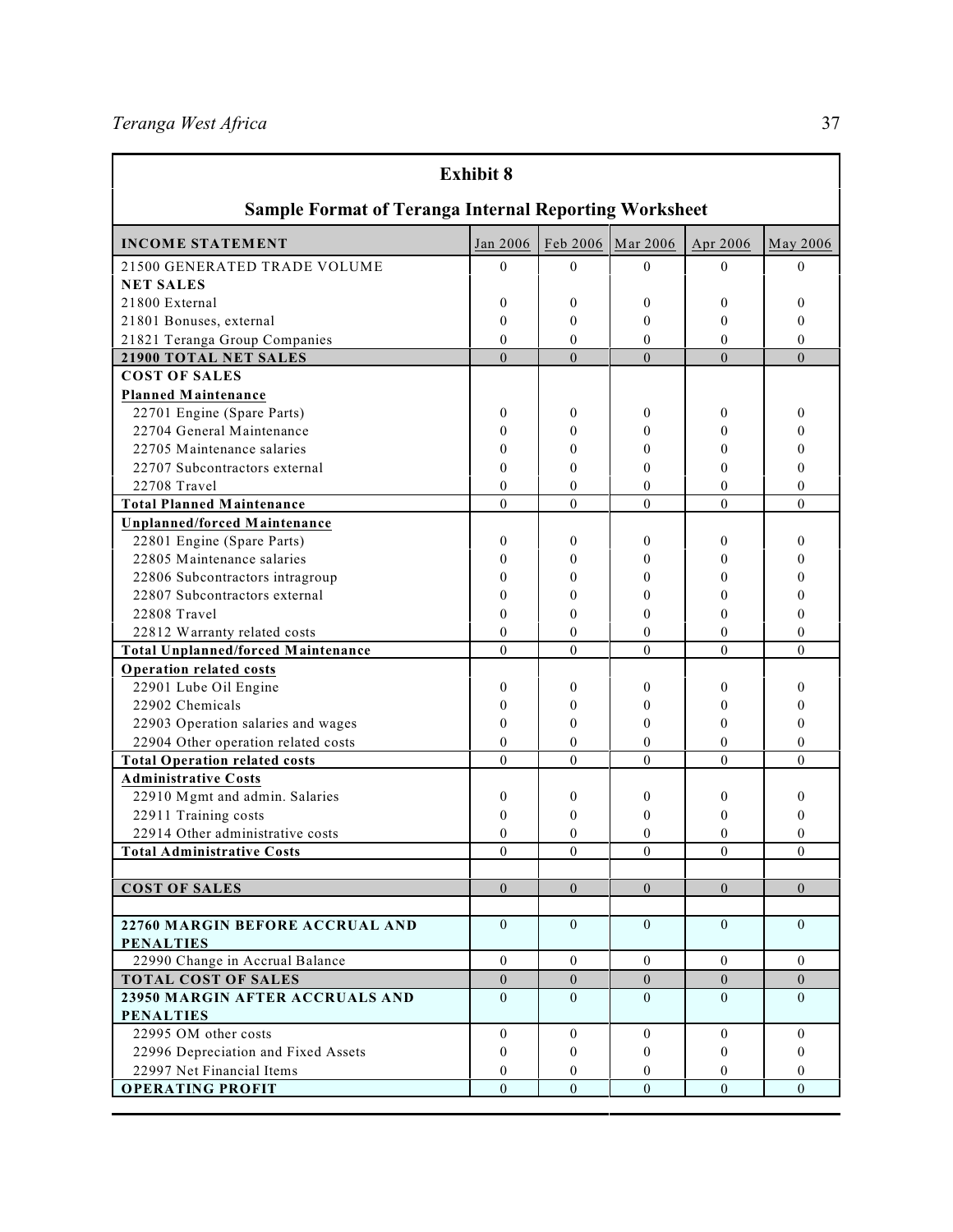| <b>Contract calculation made by Bernard Brown</b> |       |       |           |          |          |              |
|---------------------------------------------------|-------|-------|-----------|----------|----------|--------------|
|                                                   |       | Year  |           |          |          |              |
|                                                   |       |       |           |          |          | <b>TOTAL</b> |
| <b>Sales</b>                                      | 20    | 120   | 120       | 120      | 120      | 500          |
| Planned maintenance                               |       | $-7$  | $-70$     | $-15$    | $-45$    | $-137$       |
| Unplanned maintenance                             |       | $-2$  | $-2$      | $-2$     | $-2$     | $-8$         |
| Operation cost                                    | -1    | $-55$ | $-55$     | $-55$    | $-55$    | $-221$       |
| Administration cost                               | $-10$ | $-25$ | $-25$     | $-25$    | $-25$    | $-110$       |
| Result                                            | 9     | 31    | $-32$     | 23       | $-7$     | 24           |
| Return %                                          | 45.0% | 25.8% | $-26.7\%$ | $19.2\%$ | $-5.8\%$ | 4.8%         |

The 4.8% net income rate from this contract was considered an acceptable rate of return for Teranga. You are first asked to set up the annualized budget for the duration of the five year contract.<sup>2</sup> In order to account for large planned maintenance costs in future years and show consistency of profitability for this contract throughout its life, you must either accrue or defer costs each year to maintain the annual returns of 4.8%. To assist you in this task the first year of the five year contract is entered below:

| Contract five year budget |          | <b>CONTRACT</b> |                |          |                |              |
|---------------------------|----------|-----------------|----------------|----------|----------------|--------------|
|                           |          |                 | $\mathfrak{Z}$ | 4        | 5 <sup>5</sup> | <b>TOTAL</b> |
| <b>Sales</b>              | 20       | 120             | 120            | 120      | 120            | 500          |
| Planned maintenance       | $\Omega$ | $-7$            | $-70$          | $-15$    | $-45$          | $-137$       |
| Unplanned maintenance     | $\Omega$ | $-2$            | $-2$           | $-2$     | $-2$           | -8           |
| Operation cost            | $-1$     | $-55$           | $-55$          | $-55$    | $-55$          | $-221$       |
| Administration cost       | $-10$    | $-25$           | $-25$          | $-25$    | $-25$          | $-110$       |
| Preliminary result        | 9        | 31              | $-32$          | 23       | $-7$           | 24           |
| Result $\%$               | $45.0\%$ | 25.8%           | $-26.7\%$      | $19.2\%$ | $-5.8\%$       | 4.8%         |
| Accrued/deferred          | -8       |                 |                |          |                |              |
| Adjusted result           |          |                 |                |          |                |              |
| Return after adjustment % | 4.8%     |                 |                |          |                |              |

During the first two years of the contract the actual results were as follows:

 $2$  Round numbers to one decimal place.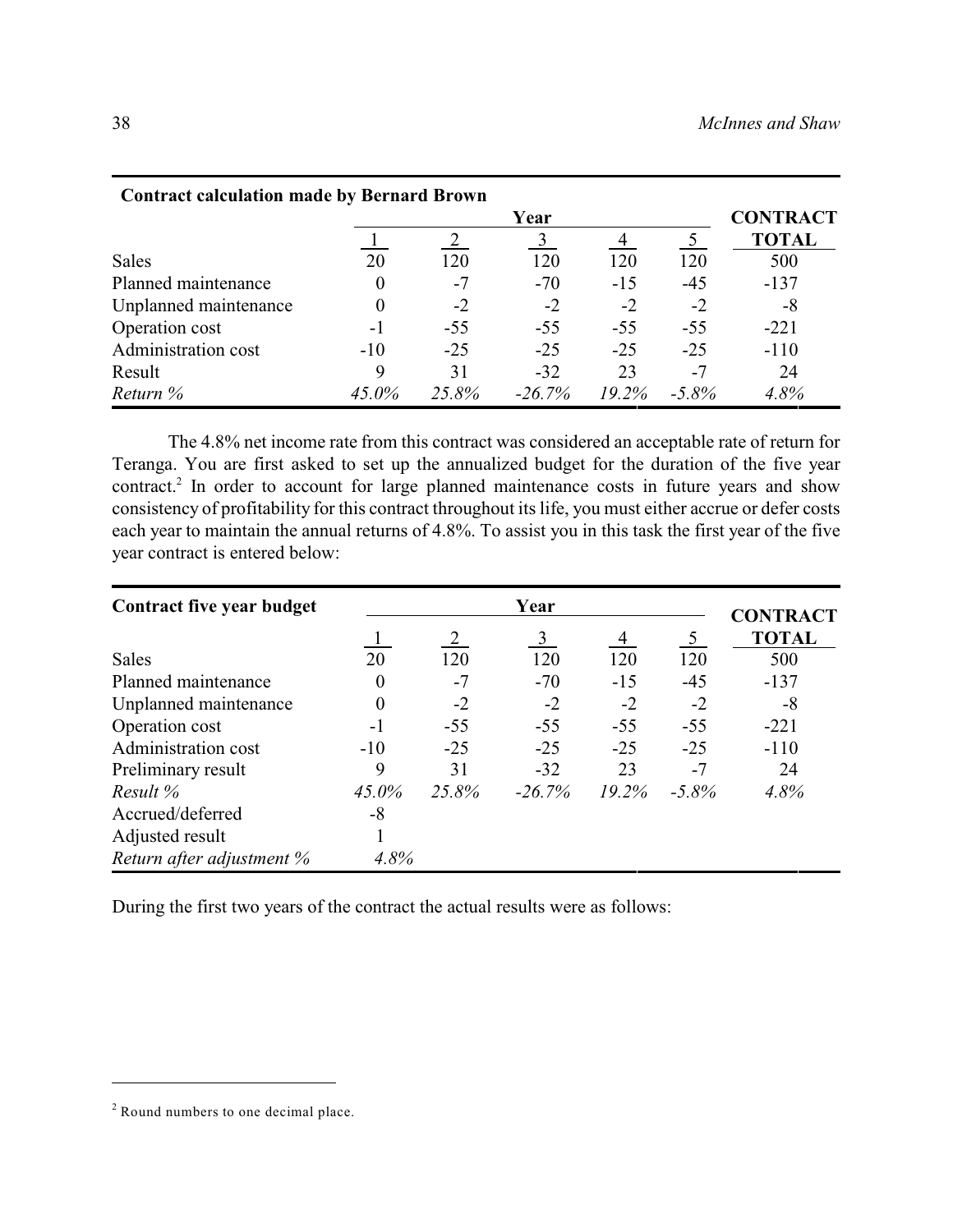| 1 <sup>st</sup> and 2 <sup>nd</sup> Year Results |        |              |  |  |  |  |
|--------------------------------------------------|--------|--------------|--|--|--|--|
|                                                  | Year 1 | Year 2       |  |  |  |  |
| Sales                                            | 20     | 120          |  |  |  |  |
| <b>Planned Maintenance</b>                       | 0      | 8            |  |  |  |  |
| <b>Unplanned Maintenance</b>                     |        | $\mathbf{3}$ |  |  |  |  |
| <b>Operating Cost</b>                            | 1      | 56           |  |  |  |  |
| <b>Administration Cost</b>                       | 10     | 25           |  |  |  |  |

You are required to show the results that would be reported for the first two years, and the revised projections to the end of the contract. The first year has been entered into the spreadsheet below. (Note that for the first year, actual results are the same as those on the budget.) Be clear as to your assumptions as you complete the spreadsheet.

|                           | <b>ACTUAL</b> |        |        | <b>PROJECTED</b> |        |                                 |  |
|---------------------------|---------------|--------|--------|------------------|--------|---------------------------------|--|
|                           | Year 1        | Year 2 | Year 3 | Year 4           | Year 5 | <b>CONTRACT</b><br><b>TOTAL</b> |  |
| <b>Sales</b>              | 20            | 120    |        |                  |        |                                 |  |
| Planned maintenance       | $\theta$      | -8     |        |                  |        |                                 |  |
| Unplanned maintenance     | $\theta$      | $-3$   |        |                  |        |                                 |  |
| Operation cost            | $-1$          | $-56$  |        |                  |        |                                 |  |
| Administration cost       | $-10$         | $-25$  |        |                  |        |                                 |  |
| Preliminary result        | 9             | 28     |        |                  |        |                                 |  |
| Result $%$                | $45.0\%$      |        |        |                  |        |                                 |  |
| Accrued/deferred          | $-8$          |        |        |                  |        |                                 |  |
| Adjusted result           |               |        |        |                  |        |                                 |  |
| Return after adjustment % | 4.8%          |        |        |                  |        |                                 |  |

At the end of the third year, the year in progress in which the events described in the case took place, the actual results were as follows:

| 3 <sup>rd</sup> Year Results |     |  |  |  |
|------------------------------|-----|--|--|--|
| Sales                        | 120 |  |  |  |
| <b>Planned Maintenance</b>   | 70  |  |  |  |
| <b>Unplanned Maintenance</b> | 14  |  |  |  |
| <b>Operating Cost</b>        | 55  |  |  |  |
| <b>Administration Cost</b>   | 25  |  |  |  |

Complete a projection of the full five years (actual results for years 1-3 and projections for years 4 and 5) of the contract under two scenarios: (a)  $\epsilon$ 35,000 of savings in planned maintenance costs are realized in Year 5, as promised by Bernard Brown; and (b) no savings in planned maintenance costs are realized.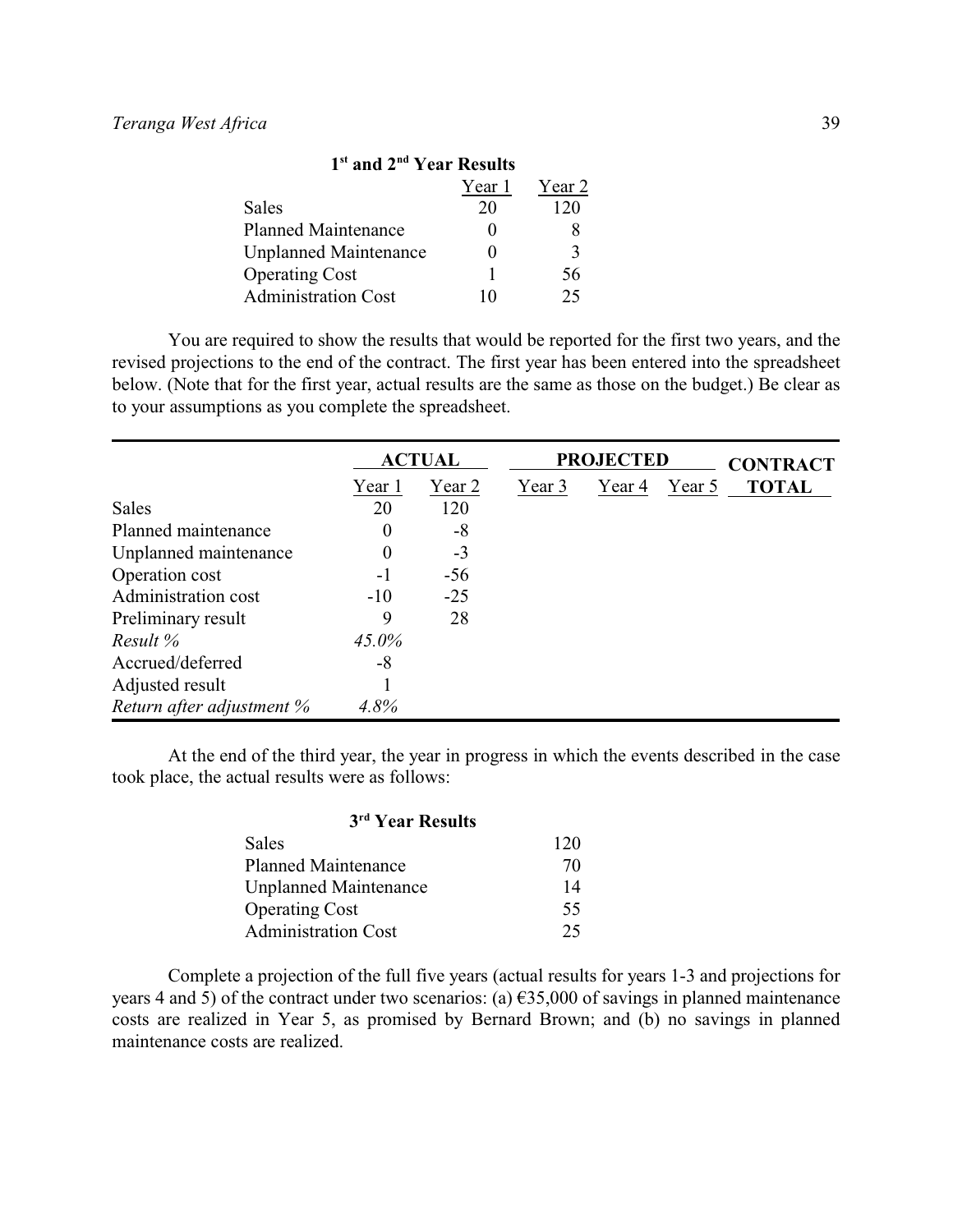|                     | <b>ACTUAL</b>    |        |        |        |        | PROJECTED CONTRACT |
|---------------------|------------------|--------|--------|--------|--------|--------------------|
|                     | Year 1           | Year 2 | Year 3 | Year 4 | Year 5 | <b>TOTAL</b>       |
| Sales               | 20               | 120    | 120    |        |        |                    |
| Planned maintenance | $\theta$         | $-8$   | $-70$  |        |        |                    |
| Unplanned           | $\boldsymbol{0}$ | $-3$   | $-14$  |        |        |                    |
| Operation cost      | $-1$             | $-56$  | $-55$  |        |        |                    |
| Administration cost | $-10$            | $-25$  | $-25$  |        |        |                    |
| Preliminary result  | 9                | 28     | 23     |        |        |                    |
| Result $%$          | $45.0\%$         |        |        |        |        |                    |

## **(a) Assuming savings of € 35,000 in planned maintenance**

## **(b) Assuming no savings in planned maintenance**

|                     |                  | <b>ACTUAL</b> |        |        |        | PROJECTED CONTRACT |
|---------------------|------------------|---------------|--------|--------|--------|--------------------|
|                     | Year 1           | Year 2        | Year 3 | Year 4 | Year 5 | <b>TOTAL</b>       |
| Sales               | 20               | 120           | 120    |        |        |                    |
| Planned maintenance | $\boldsymbol{0}$ | $-8$          | $-70$  |        |        |                    |
| Unplanned           | $\boldsymbol{0}$ | $-3$          | $-14$  |        |        |                    |
| Operation cost      | $-1$             | $-56$         | $-55$  |        |        |                    |
| Administration cost | $-10$            | $-25$         | $-25$  |        |        |                    |
| Preliminary result  | 9                | 28            | 23     |        |        |                    |
| Result $%$          | 45.0%            |               |        |        |        |                    |

## **Questions:**

- 1. From the case, from outside sources, and from what you know about Africa, describe some of the differences in doing business there compared to your country. Address political, social, cultural, religious, environmental, or any other relevant issues.
- 2. Why are long-term maintenance contracts so integral to Teranga's success in West Africa?
- 3. Review the list of "business control" functions described in Exhibit 7. How do these compare with those of an American or European company?
- 4. Consider the internal control issues entailed in the situations described in the case, and list mechanisms for implementing proper internal control.
- 5. What skills and training would someone who is being considered for the finance department of Teranga West Africa need? Is the job description in Exhibit 7 adequate? If not, what would you add? Write a job description for an entry-level accountant for Teranga. More generally, write a job description for Monsieur Boulanger's replacement.
- 6. Write a draft of the memo that Pierre Boulanger requested from Bernard Brown to support the expected reduction of  $\epsilon$  35,000 in future maintenance costs.
- 7. Why is it important to make revised rate of return calculations each period for these maintenance contracts? How would this affect decisions and actions the company might make?